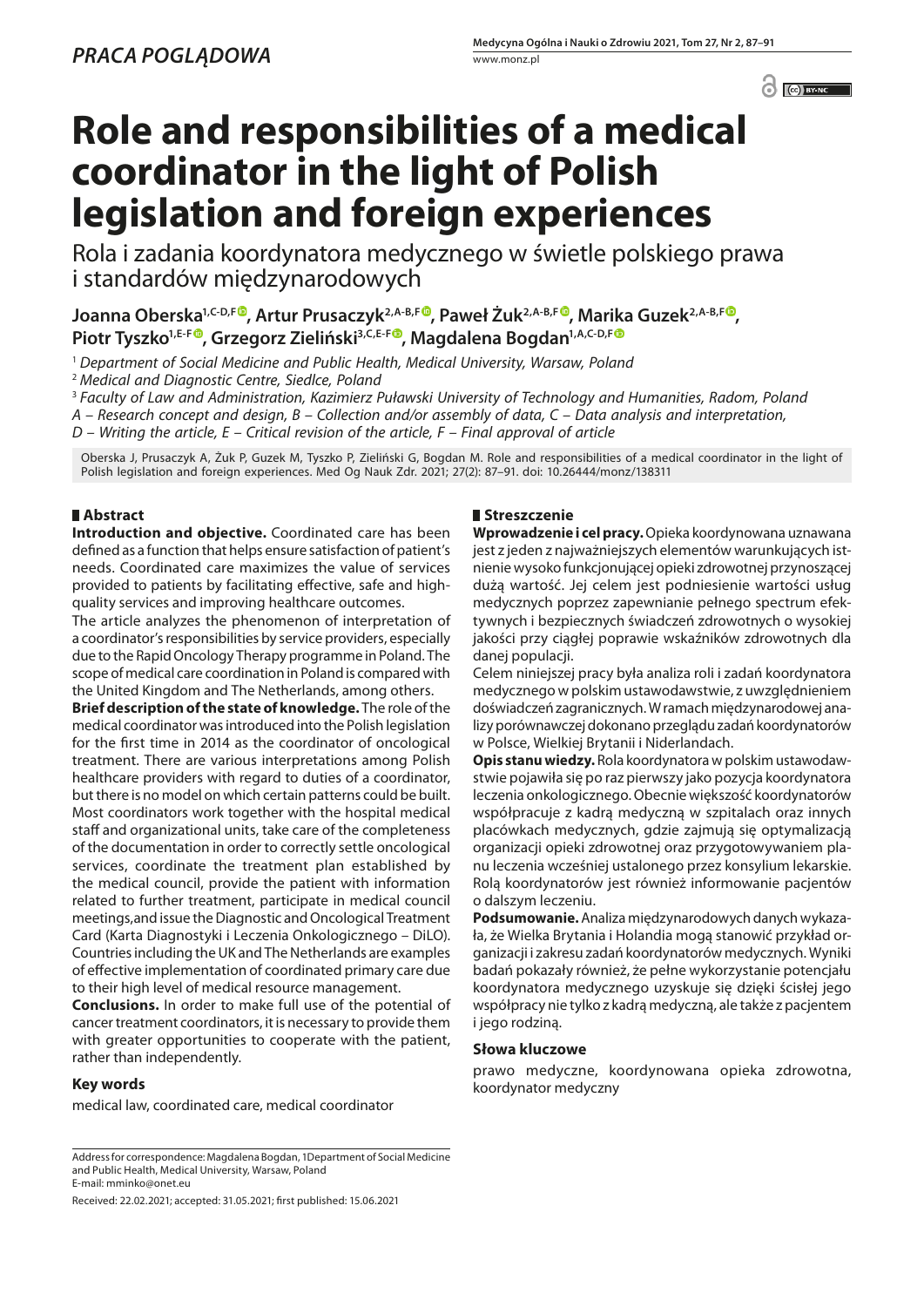#### Joanna Oberska, Artur Prusaczyk, Paweł Żuk, Marika Guzek, Piotr Tyszko, Grzegorz Zieliński, Magdalena Bogdan. Role and responsibilities of a medical coordinator...

## **INTRODUCTION**

Coordinated care is one of the most important conditions for high-performance and high-value healthcare [1–3]. It has been defined as a function that helps ensure satisfaction of patient's needs and preferences related to health services and the exchange of information between people, functions, and facilities in time. Coordinated care maximizes the value of services provided to patients by facilitating effective, safe and high-quality services, and improving healthcare outcomes [4].

The role of the medical coordinator was introduced into the Polish legislation for the first time as the role of the coordinator of oncological treatment in the Regulation of the Minister of Health of 20 October 2014, amending the regulation on guaranteed hospital health services. The coordinator was assumed to have basic medical, legal, administrative, psychological and social knowledge, and to be entitled to a special training programme [5]. However, the Regulation does not define the tasks of a coordinator, which is why in practice the coordinator's role is limited to the performance of information and administrative activities. The 'oncology package'' offering Rapid Oncology Therapy for patients with suspected cancer, which was introduced in the Polish health system in 2015, assumes that the coordinator is a person who helps patients with administrative and information issues [6]. However, it defines coordinator's responsibilities too broadly, which leaves too much scope for interpretation for service providers. This phenomenon is subject to analysis in a further part of this article.

The Regulation of the Minister of Health o24 May 2019, amending the regulation on guaranteed health service, indicates that the organization of health services should involve the role of the professional coordinator (doctor) and organizational coordinator (which can be a specialist nurse in oncology nursing, a nurse who has completed a qualifying course in oncology nursing, a nurse doing specialization in oncology nursing with at least two years of experience, or any other staff member whose knowledge and experience are appropriate to performs tasks related to this function) [7].

Although the role of the coordinator has not yet been fully defined, it is being planned in the Polish legislation to introduce the role of the coordinator in the primary health care and in other hospital departments. The Act of 27 October 2017 on primary health care states that coordinated care is to be ensured by a primary health care physician in cooperation with a nurse and midwife, thus creating the so-called 'PHC team' (Primary Healthcare Team) [8]. An Article of this Act states that it is the task of the health service provider to appoint a person responsible for the organization of health services, providing information about them and encouraging cooperation between persons providing health services [9]. The Act is thus another legal document which imprecisely defines the principles of coordinated care and the role of the coordinator. Pursuant to this, coordinated care involves prophylactic health care, adjusted to the age and gender of the health service recipients, health problems of an individual recipient and the population entitled to health care, as well as diagnostic tests and specialist consultations, in accordance with an individual diagnostic, treatment and medical care plan [8]. Therefore, coordinated care means performance of joint activities by all team members and delegation of the doctor's tasks to other persons. The legislator abandons the

idea of introducing a new role of coordinator, which is in line with the practices that can be observed in many Western countries where the already existing medical professions are used to support coordinated care (e.g. doctors, nurses, medical assistants, pharmacists or social workers) [9].

#### **MATERIALS AND METHOD**

This article is based on a review of the literature on the role and responsibilities of a medical coordinator, and a search instigated in the electronic database MEDLINE (PubMed) using the terms: medical coordinator, coordinated care, responsibilities and competences. Reference lists of key papers were also explored to retrieve research literature. Searches were limited to the period 2010–2020 and in the English language. Additionally, similar searches were performed to identify articles describing the role of a medical coordinator in the United Kingdom and The Netherlands. To describe the role of medical coordinator in Poland, relevant legal acts were reviewed and included in the article.

**Scope of coordinator's activities.** Particular roles in the coordinated care team have not yet been well defined; there are differences in the perception of team members and their roles by different health care professions, including doctors, nurses and medical assistants [10]. Focus groups of Lithuanian nurses and doctors indicate the critical role of formal schemes and a clear definition of the roles in the formation of teams in primary care. Despite general openness to cooperation, there are no clear boundaries between the duties of both professions, and no information on the level of autonomy of nurses and who and how should the newlycreated team be managed [11].

The authors of a study conducted in the United States have observed that registered nurses and licensed practical nurses very often have the same responsibilities, although they differ in skills and level of education, which confirms the lack of clear division of competences [12]. In the United States, a physician and a nurse practitioner or a physician assistant is responsible for the diagnostics, treatment and patient care coordination, while a registered nurse is responsible for patient care coordination, patient and family education, and prevention (e.g. preventive vaccinations). Additionally, the PHC team may include a social worker or a pharmacist. In Canada and the Unite3d Kingdom a nurse practitioner is also responsible for monitoring patients with stable chronic diseases, and in Australia, they can issue referrals to specialists, referrals for diagnostic tests, and issue prescriptions [9]. In most of the analyzed countries (including Poland, under the Act of 27 October 2017), the role of the primary health care coordinator is played by a nurse, but it is difficult to determine who would be the most appropriate person for this position. There is also a lack of research on the impact of the performance of the role of health care coordinator by different professionals on patient outcomes [13].

The role of the health care coordinator is most commonly an additional role for an individual person, and this is also true in Poland, despite the assumed autonomous position of the coordinator of oncology treatment. The results obtained in the report of the Polish Oncology Foundation (Fundacja Onkologia 2025), indicate that only 52% of the surveyed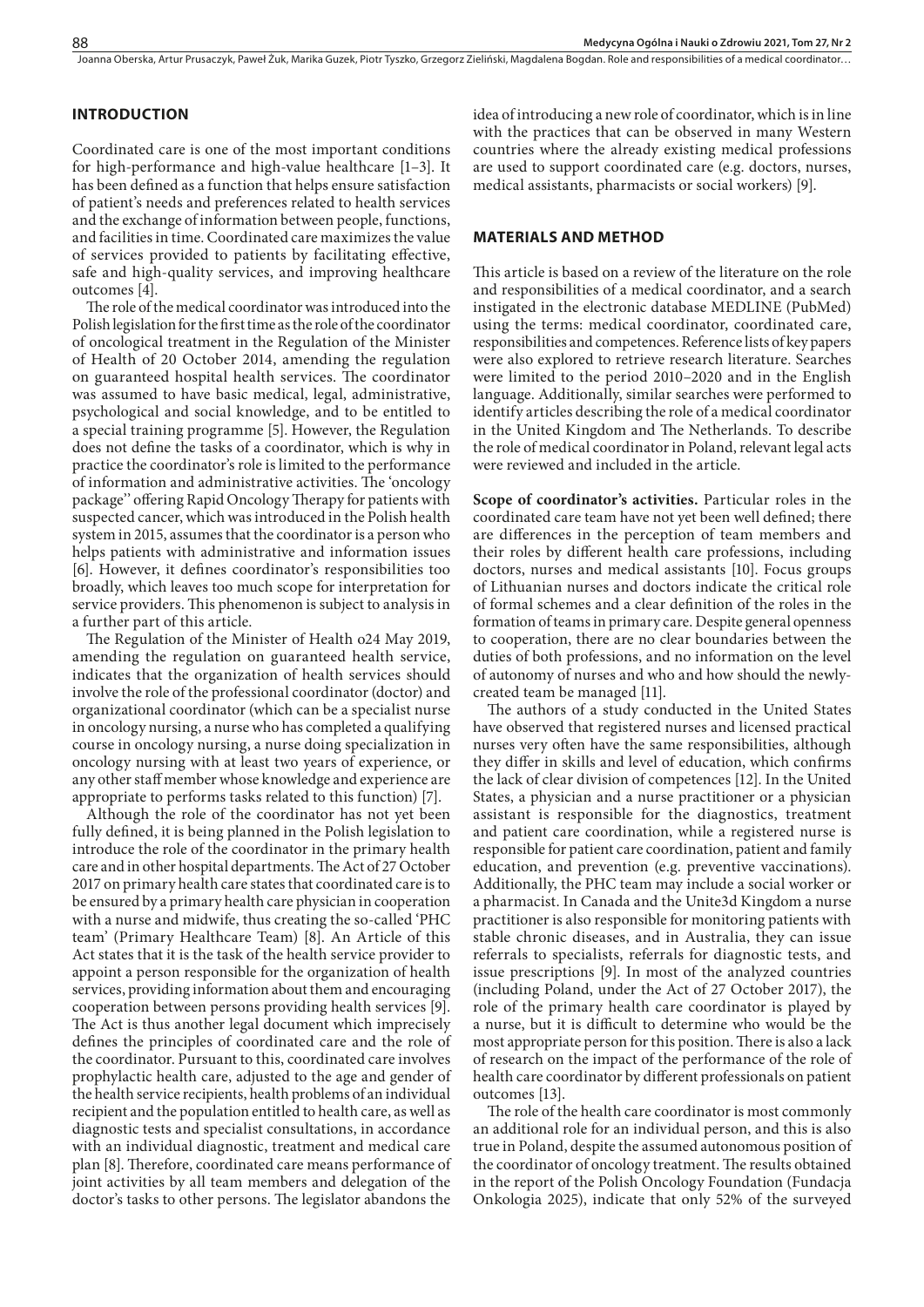Joanna Oberska, Artur Prusaczyk, Paweł Żuk, Marika Guzek, Piotr Tyszko, Grzegorz Zieliński, Magdalena Bogdan. Role and responsibilities of a medical coordinator..

coordinators of oncology treatment in Poland perform this function as a full-time job; and for all the others it is an additional job, which usually accompanies the job of a nurse, administrative worker or medical secretary.

According to the Regulation of the Minister of Health on Rapid Oncology Therapy, the primary task of the coordinator is to ensure the flow of information between the health care provider and a patient at all stages of treatment in order to adapt it to the individual needs of the patient. Furthermore, the coordinator participates in the meetings of the medical council, coordinates the treatment plan established by the council, supervises the completeness of medical documents related to the diagnosis and treatment of the patient, and works with the medical staff and other organizational units [6].

Despite clear messages from the Ministry of Health on the scope of activities of coordinators, no pilot programme has been carried out in order to develop schemes and procedures according to which coordinators could plan their work and carry out the tasks entrusted to them. As a result, there are various interpretations among Polish healthcare providers regarding the coordinator's, duties and there is no model on which certain patterns could be built. A single comparison of four hospitals providing rapid oncological therapy in the Lubuskie Province in western Poland, showed a great difference in the scope of activities performed by coordinators in various facilities. In two hospitals, coordinators issued diagnostic and oncological treatment cards at request or command of a doctor, whereas in three hospitals they were responsible for the settlement of diagnostic services. Only in one facility did they coordinate the treatment plan on a regular basis and submit the diagnostic cards. The only activity that was common to all coordinators was the organization of medical councils [14].

A report by the Polish Oncological Foundation (Fundacja Onkologia 2025) entitled 'Who are cancer patient coordinators and what they do?' is helpful for understanding the current situation of coordinators,four 4 years after the introduction of the oncology package, and contrasting it with the intentions of the legislators. Most of the coordinators (over 80% of those surveyed) work together with the hospital medical staff and organizational units, take care of the completeness of the documentation, cooperate with the department of Medical Statistics / Registry of Medical Services (Rejestr Usług Medycznych – RUM) in order to correctly settle oncological services, coordinate the treatment plan established by the medical council (sets appointments and informs the patient accordingly), provides the patient with information related to oncological treatment, participates in medical council meetings and issues the oncology diagnosis and treatment cards (DiLO). Most of the problems faced by the coordinators are related to the DiLO cards and their administration. This might be the reason for coordinators spending most of their time carrying out activities related to the DiLO cards (26.4 hours a week, on average). Coordinators also underline the lack of formal preparation before taking up the position. As many as 49% of the coordinators reported that that they obtained knowledge about the duties of coordinator by using the 'trial and error' method [15]. Thus, it can be concluded that it is still necessary to define the tasks of a coordinator, and develop patterns according to which they should be carried out.

Practical implementation of a medical coordinator's role requires availability of an efficient IT system. Coordinators

have reported difficulties concerning their current system and its restrains which cause additional work for the coordinators. The system has been deemed slow, incompatible with other applications,and lacking important features, such as patient path tracking or preview oa previously issued DiLO card [15]. Implementation of electronic information or communication systems could provide additional benefits to patients by streamlining processes, improving communication by primary care providers and specialists, and therefore reducing waing times for diagnostic tests and treatments<sup>1</sup>. They serve as a backbone for the medical coordinator's role and enable them to fulfill their responsibilities.

#### **Desired features and skills of the medical coordinator.**

The role of the coordinator in coordinated health care can be assessed from the perspective of Belbin's team roles. According to Belbin's theory, a coordinator is a person determined in pursuit of a goal, who can clearly define goals and prioritize them, manage human resources perfectly, and delegate tasks effectively. They are strategic in their thinking and insightful [16]. Besides technical skills (e.g. knowledge of numerous, constantly changing regulations and many issues related to health protection), the coordinator should also have a number of 'soft' skills, including, the ability to resolve conflicts and deal with stress, communication skills, empathy and good manners [14].

Polish law requires healthcare providers to ensure the confidentiality of patients' medical information<sup>2</sup>. Patient privacy is a basic principle of healthcare delivery and, as such, should be respected by medical coordinators. Use of Electronic Health Records (EHR) may compromise patient confidentiality as ultimate responsibility for maintaining it lies with the end-user<sup>3</sup>. Medical coordinators should present an ethical code of conduct when handling patient information and using DiLO cards.

#### **FOREIGN EXPERIENCES – POSSIBILITIES AND LIMITATIONS OF THEIR IMPLEMENTATION IN POLAND**

**United Kingdom.** The National Health Service (NHS) in the United Kingdom (UK) covers 80% of its residents [17], which is why coordinated care will be discussed on the example of NHS plans and reforms.

Coordinated care has existed in the UK for many years and is promoted in the framework of the Clinical Commissioning Groups (CCG). Since further health services require a referral from a family doctor, as many as 90% of healthcare contacts take place within the framework of primary health care. In addition, pharmacists play a big role in the provision of primary health care. Pharmacies offer screening tests and health advice services, and pharmacists who have completed an appropriate course have the right

<sup>1.</sup> Tomasone JR, Vukmirovic M, Brouwers MC, et al., 'Challenges and insights in implementing coordinated care between oncology and primary care providers: a Canadian perspective', Curr Oncol. 2017;24(2):120–123. doi:10.3747/co.24.3426

<sup>2.</sup> Ustawa z dnia 6 listopada 2008 r. o prawach pacjenta i Rzeczniku Praw Pacjenta (Dz.U.2020.0.849)

<sup>3.</sup> WALLACE, ILSE M. MS, RNC., 'Is Patient Confidentiality Compromised With the Electronic Health Record? Computers, Informatics, Nursing (CIN): February 2015 – Volume 33, Issue 2, pp. 58–62, doi: 10.1097/CIN.0000000000000126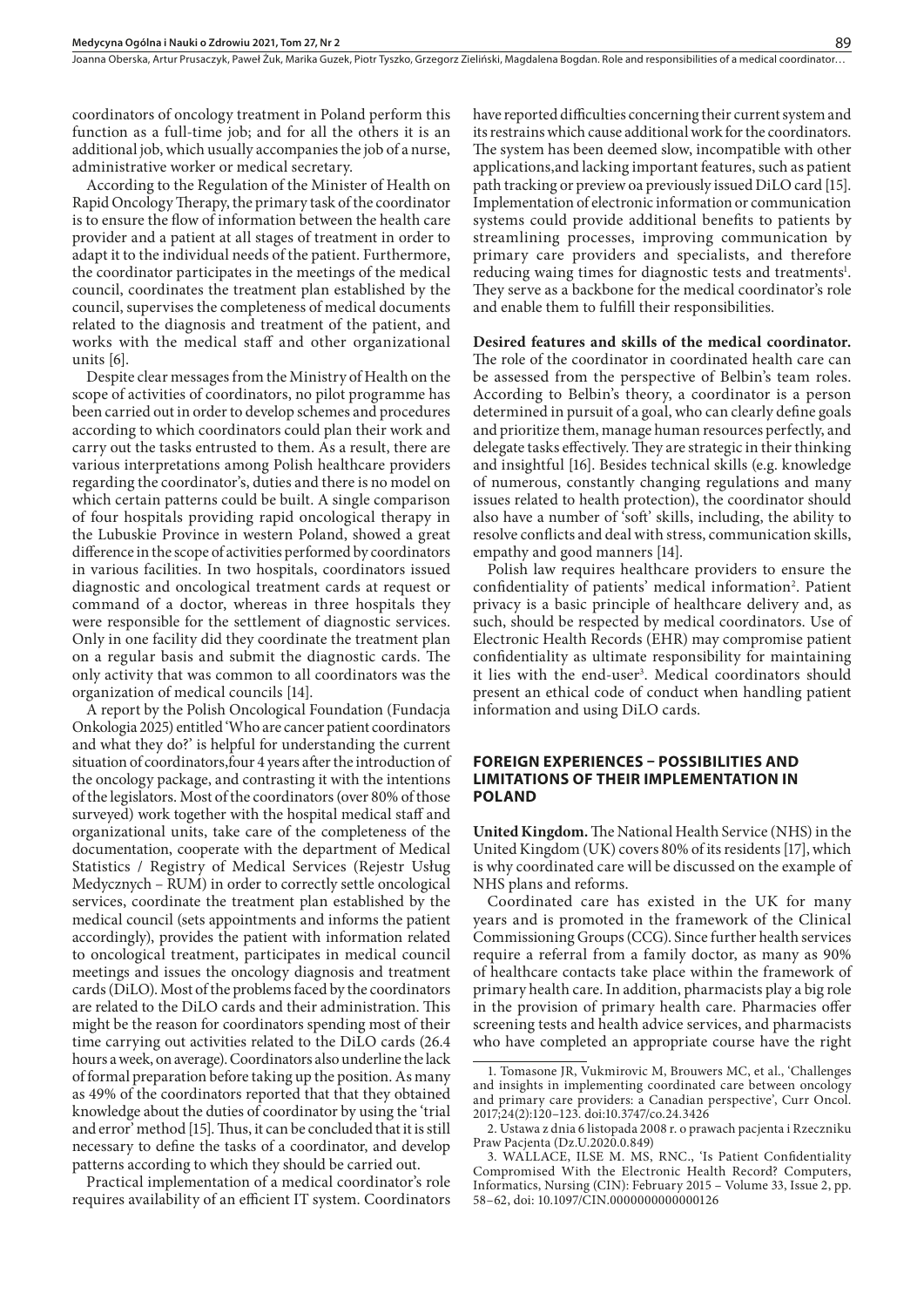to prescribe particular drugs [9]. The cascade effect of the British system creates natural conditions for the development of patient care coordination. Interdisciplinary teams are formed within the framework of PHC to identify people at risk, the individual needs of the patients are then assessed. Consequently, individual patient care plans are developed and their coordination is implemented along with the regular review, monitoring and adjustment of these plans [18]. Interdisciplinary care is associated with a 70% reduction in amputations among diabetic patients [19]. Interdisciplinary teams, usually understood as cooperation between doctors, medical assistants and nurses, require an increase in the number of employees. A higher number of employed nurses translates into better patient outcomes, especially among patients with COPD, diabetes, ischemic heart disease and arterial hypertension [20].

The NHS Long-Term Plan in the United Kingdom (2019) is supposed to create a fully-integrated community-based health care system within the framework of which doctors cooperate with community centres and retail pharmacies. The changes are aimed at better satisfaction of the needs of patients with chronic diseases, especially those with comorbidities, as well as solving the problem of staff shortage and cost control [21].

**The Netherlands.** In the Netherlands, 90% of all healthcare services are provided in primary care, using only 4% of the total health budget [22]. For a long time, a central role was played by the primary care physician whose referrals enabled the patients to benefit from hospital and specialist care. GPs provided a very wide range of services, and besides diagnosis and treatment, they performed minor medical procedures, such as removal of warts or insertion of an IUD. In the 1990s, some of the tasks of primary care physicians were delegated to other professions, mainly nurses [23]. In 2001, the role of medical assistants was formalized, and their duties have evolved from performing administrative and organizational tasks to medical and technical tasks (e.g. suture removal, blood pressure and glycaemic measurements), and patient education [24]. In 2006, patients gained free access to physiotherapist services, and then to rehabilitator's services. In 2007, the role of a mental care practice nurse was introduced into the PHC [23]. As a result of all changes mentioned above, the primary care physician ceased to be the only guardian of the secondary health care, and health care as a whole became integrated.

Integrated care in The Netherlands focuses on two main groups: 1) patients with chronic diseases, and 2) elderly people prone to fractures. Health care for patients with chronic diseases is organized according to disease entities and there are national procedures and rules for organizing this care. Funding is provided through package payments [23]. The introduction of coordinated care in the treatment of chronic diseases has improved the quality of care [25]. The National Elderly Care Programme was created to help elderly patients, especially those prone to fractures, and it was intended to enable experimenting with providing care by regional groups. Between 2008 and 2016, as many as 125 innovative approaches to health care were implemented [23].

The search for solutions best suited to the organizational structure of a medical facility is unfortunately associated with the lack of detailed guidelines and, consequently, the discrepancy between the perception of the representatives of particular professions as members of the primary health care team and their actual activities [10].

#### **CONCLUSIONS**

As early as 1992, coordinated care was identified by Barbara Starfield as one of the four pillars of primary care, along with first contact accessibility, continuity and comprehensiveness [26]. Health care organization in interdisciplinary teams is clearly associated with an increase in the quality of care, better patient treatment outcomes and more efficient organization. Countries including the United Kingdom and The Netherlands are examples of the effective implementation of coordinated primary health care. The introduction of coordinated care in Poland is associated with clear benefits for patients, which can be observed on the example of the successful KOS-Zawał programme (kompleksowa opieka po zawale mięśnia sercowego – comprehensive care after myocardial infarction) which reported a decrease in mortality, shorter waiting time for cardiological rehabilitation, and an increase in patient satisfaction with cardiac care [27].

The introduction of the role of coordinator in Rapid Oncology Therapy turned out to be a measure for relieving the already existing medical professions from administrative and information work, and had little impact on teamwork. An analysis of foreign experiences shows that coordinated care should involve interdisciplinary cooperation, and the coordinator is a role, not a specific person. Coordination takes place through communication, which in turn is shaped by relationships. Improvement of the functioning of teams is ensured by frequent and appropriate communication, problem solving, common goals, knowledge sharing and mutual respect. Improvement of the cooperation between all team members can take place through meetings when the team members have time to get to know each other and discuss their roles, responsibilities and expectations, and introduce systems for information transfer (e.g. IT systems, through trainings and workshops for team members, and through clearly defined roles and workflows (awareness of tasks performed by other team members) [28–30]. These factors, therefore, and not the introduction of a treatment coordinator, have a real impact on the quality of care. It is necessary to determine optimal ways of building teams in health care, preferably using pilot programmes that allow for a more precise refinement of team working patterns.

In order to make full use the potential of the role of the cancer treatment coordinator, it is necessary to provide them with greater opportunities to cooperate with the patient, rather than independently, delegate administrative tasks and activities related to Diagnostic and Oncological Treatment Card (DiLO).

#### **REFERENCES**

- 1.Simon M, Choudhry NK, Frankfort J, et al. Exploring Attributes of High-Value Primary Care. Ann Fam Med. 2017; 15(6): 529–34. doi: 10.1370/afm.2153
- 2.Bodenheimer T, Ghorob A, Willard-Grace R, et al. The 10 building blocks of high-performing primary care. Ann Fam Med. 2014; 12(2): 166–71. doi: 10.1370/afm.1616
- 3.Baxter S, Johnson M, Chambers D, et al. The effects of integrated care: a systematic review of UK and international evidence. BMC Health Serv Res. 2018; 18(1): 350. doi: 10.1186/s12913-018-3161-3